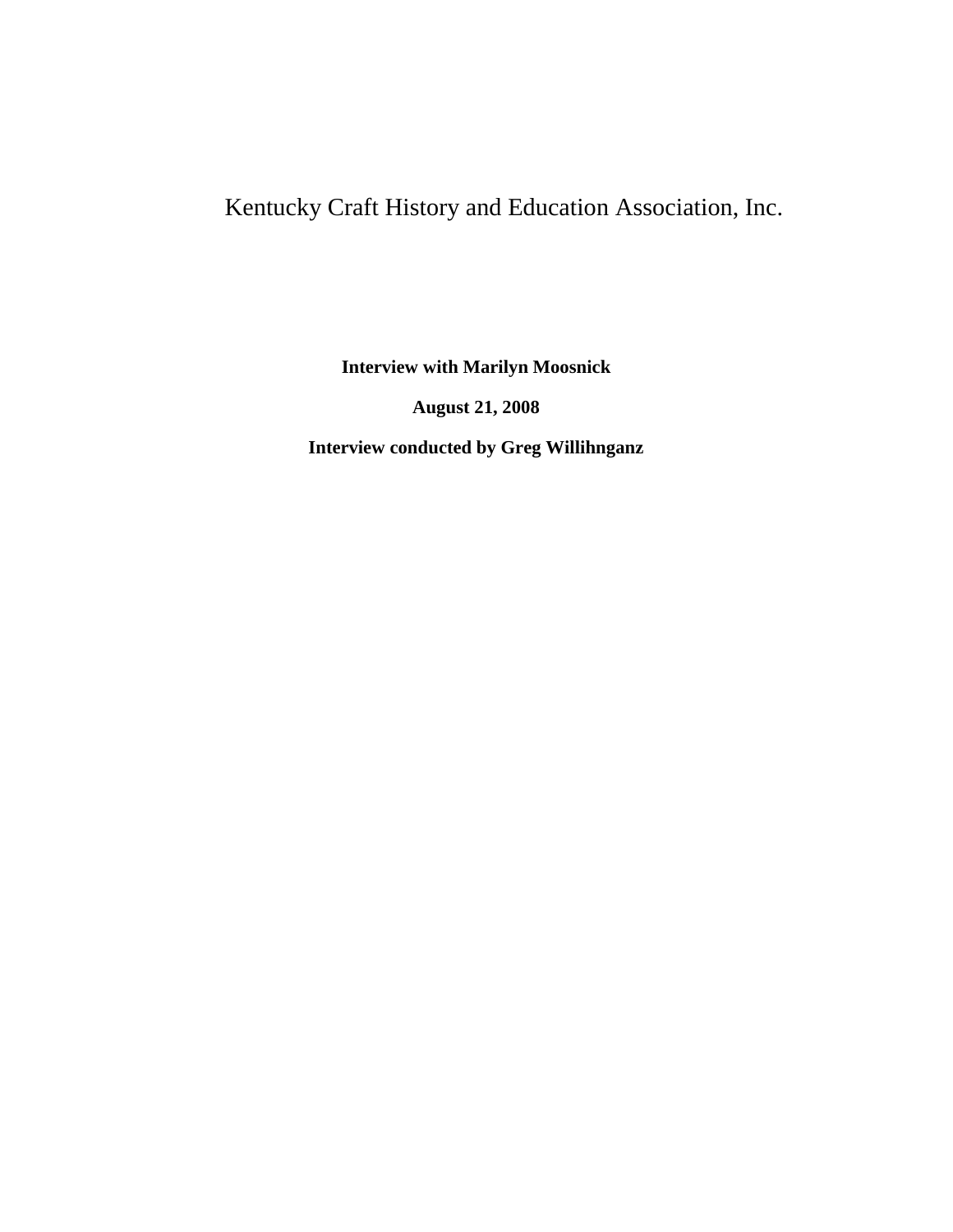WILLIHNGANZ: First maybe you could just tell us a little bit about where you were raised and what kind of environment you had and how it influenced your, your life later on.

MOOSNICK: Alright. Well, first of all, we came to Lexington from Indiana, from Jeffersonville, Indiana. As an only child my Mother, Dad and I came in 1933 to Lexington, when the Kentucky Utility Company moved its headquarters from Louisville, where my Dad had started working as a very young man, to Lexington. And, from then on, I've been an absolute provincial (laughs). I've been right here in Lexington, Kentucky, for seventy-five years. I…I was…went to Little Picadome School in the first and second grade, which was actually a two-room country school building. When I went to first and second grade it closed down very shortly after that (Laughing). But, that's where I got my first, my first and second grades under my belt. And then, to Picadome School, which was the old Picadome High School, and which had been abandoned when they built Lafayette High School. So, I was Picadome and Lafayette High School, and the University of Kentucky, and so on. So, in the first place, you know, I, I always had to give a lot of credit for my interest in the arts to both my mother and my dad. My dad was he…he drew beautifully. He was a…you know, he was the assistant secretary of the Kentucky Utilities. He was a bookkeeper by trade and he kept, you know, meticulous wonderful minutes for the Kentucky Utilities Company. But, he would draw me pictures of anything I wanted, a dog, a cat, a horse, little kids, and he was just marvelous at it. My mother was a school teacher, and she was a one-room country school teacher in Indiana. But, she was responsible for my taking piano lessons at a very early age. There was a little old rickety tick piano that she played in her school house with the kids…and she sang. So, she also bought a number of really beautiful art books for me. I can remember, you know, famous paintings and the world of art, and all that kind of thing, because I was never in an art museum until I was about to graduate from college.

## WILLIHNGANZ: Wow.

MOOSNICK: Pretty…pretty sad, huh. In Lexington, Kentucky in the 30's and 40's it was truly a country town. It was very, very small, and it centered around the horse industry, the thoroughbred industry, with a very small faculty at the University of Kentucky making up another part of the population. But, it was…it was provincial. It was what I would consider to be unsophisticated, and inhabited by wonderful down-toearth, down-home people. And, we were…we were in a part of town, in the south part of town, and in, you know, a very modest neighborhood. And, as all of my classmates and my schoolmates and friends and I grew up, we really had only the exposure that our schools could give us, and our parents could give us about things like the arts. So, I give my mother and dad a lot of credit for a tremendous interest in visual arts. And, I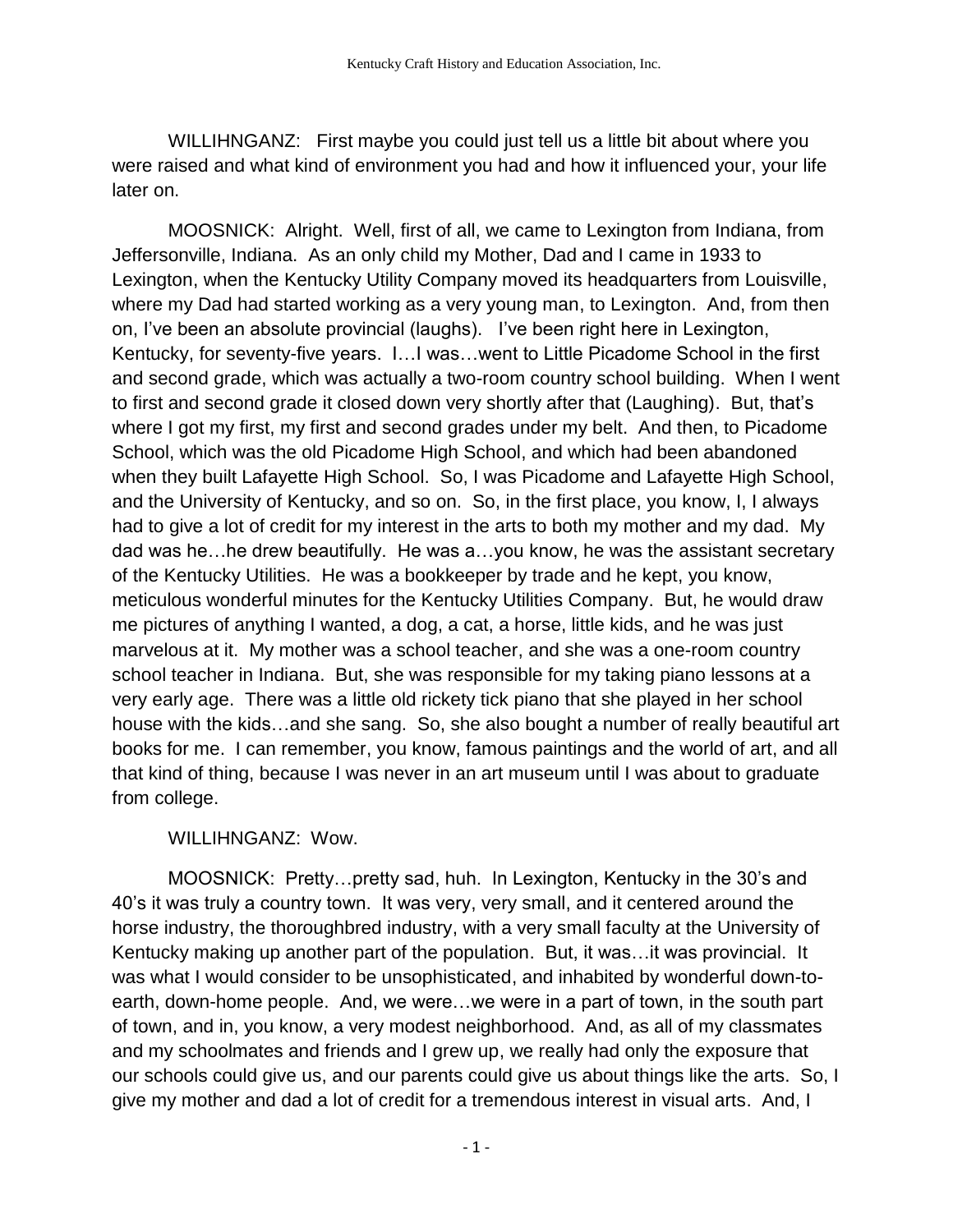realize it carried over, because I…I guess I call myself an art minor, a studio art minor at UK . I majored in Journalism, yes, and was mainly in the journalism department. But, I took so many arts classes, art history classes, and studio arts, from wonderful, wonderful people like Ray Barnhart, and, oh, Flip Amex, and Jan Sternbergs, who were just wonderful artists in themselves. So, I had almost as many credits as I needed to be an art major, exactly, but I don't consider myself an artist. Because I think if you are an artist you've got to make art. And, what became of me is that I just kept on appreciating art, and I made it an art form. How's that (Both laughing)?

## WILLIHNGANZ: That's terrific.

MOOSNICK: Okay. But anyway, in the mean time, when I consider how Lexington was when I was a little girl, and what's open to little girls today, it's just all the difference in the world. Because for one thing, their parents are much more willing and able financially, and, and physically, and so forth, to take them to the Cincinnati Art Museum, or the Speed Museum in Louisville, or to take them to all of the downtown studios, and to take them to the University of Kentucky Art Museum, which of course did not exist when I was in college. But, the one thing that my mother did besides those piano lessons and the interest in art, was to see that I took ballet lessons, and from the first time that I really began to know what ballet was all about it's…it just meant a lot to me. I…I love ballet and I did continue in ballet until college, and then I became a member of the modern dance group at the University of Kentucky, and danced all through college. And after…for a time…until I started having all of those children and getting involved and everything…but it was a wonderful…a wonderful thing that I was actually able to experience very, very much. And I'll, I'll go see if whatever…if whatever, whether it's on the local level, and we've got very, I would say very admirable ballet here in Lexington for the size city. We are, and for the amount of money people are willing to give it, to support it, but I…from the best, from the very best ballet to the very rudimentary ballet. I love it when I see it.

WILLIHNGANZ: Well, that's terrific. You were instrumental in developing a number of organizations…the Guild and the fairs and the trains. How much did we get to talk about all those different things?

MOOSNICK: Well. We…we had talked about it. We talked about the beginning of the Guild, when Richard Bellando came to me and said, "We need so many things for this first show we're going to have in Berea, you know. What, what can you help us, can you help find a way that we can get some of the things." And I, we talked about that at length I think.

WILLIHNGANZ: Ok, and…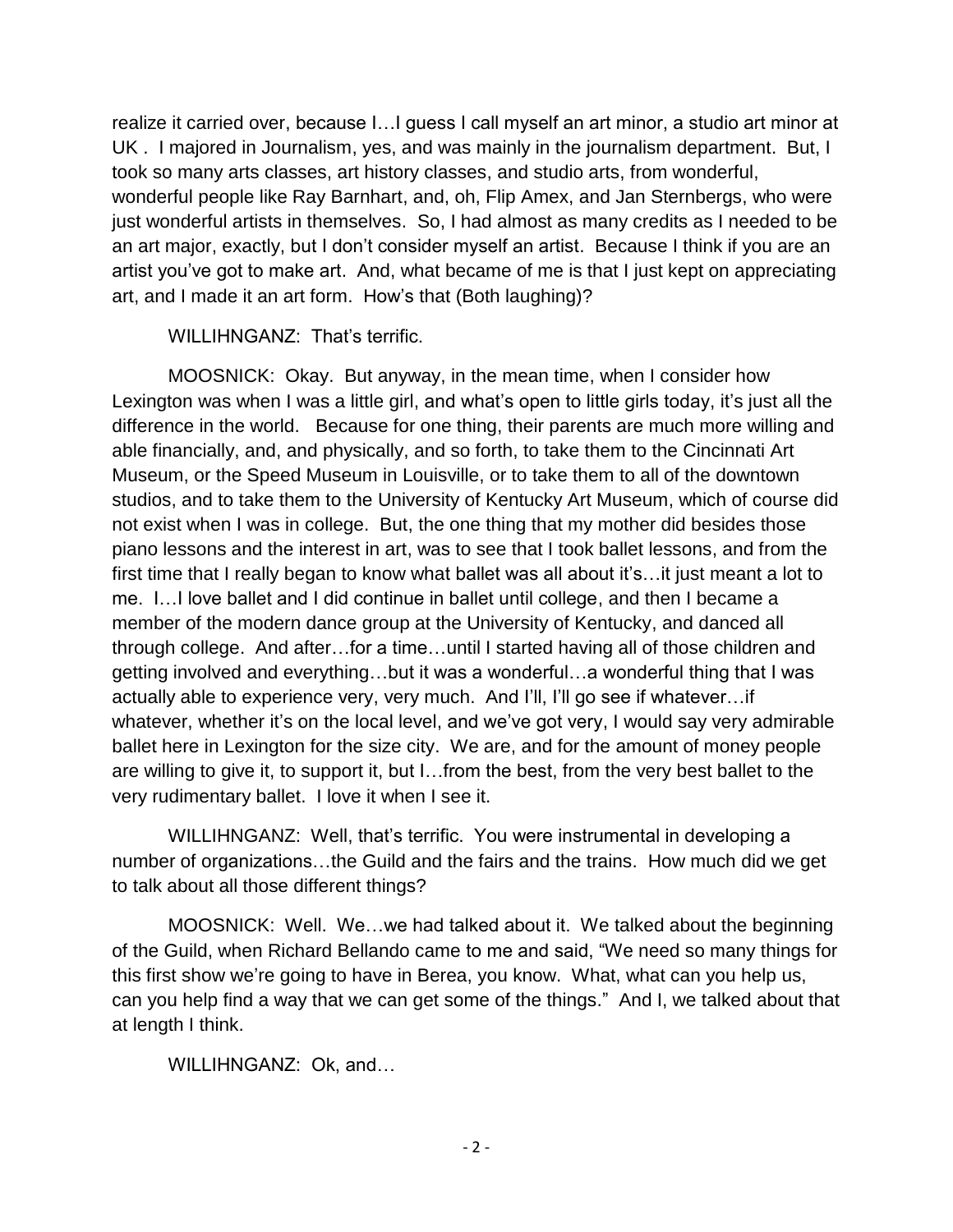MOOSNICK: I will say though, about…about things that went on happening in, because we talked about all the building of peoples' interest in Kentucky crafts, in Kentucky artisans, and so forth, that when the Crafts Marketing Program of this state, which was funded as well as the Kentucky Arts Council…when the two of them, more or less, came together. And, the staffs really worked together collaboratively, and our budgets were more or less put together. You, you'll understand when I say that, that…that really was a wonderful putting together in everybody's mind of the fact that crafts and guild activities and artisans were…were every bit as much arts as any of the other more recognized art forms…the old classical art forms. What I would say were no more important than what our artists are doing right here in Kentucky, now, and I think that made a big statement. So, when the Holiday Market, for instance, was put into motion under Fran Redman, and a wonderful…that wonderful staff in the Crafts Marketing Program the Kentucky Arts Council backed it, and put a lot of emphasis on that Crafts Marketing…Holiday Market in Louisville…as a major outlet for sales of our Kentucky present day craftsmen and artisans. And, it…it's really been very important. People have come from all over…all over the country to take part in the…in the Holiday Market, and buy (Laughing), which is the ultimate, the ultimate result of it all.

WILLIHNGANZ: Ok. Maybe you could tell us a little bit about the awards that you've gotten because I know we missed those.

MOOSNICK: Well, putting awards in context with everything else we've talked about, I guess. It's…it's an important part of what makes everything move and makes everybody a part of the whole. Board members and volunteers in the arts don't expect any monetary remuneration, and they don't expect really anything, except just, maybe, appreciation from the people they're working with, that it really does make a difference to have them there, and that's true. I think you'd find any person who volunteers in the arts will say that, that's what's really important is to have the respect of your peers, the ones your working with, and I think probably the key right here, we just mentioned this a moment yesterday, or when we talked before, is that things really work best in the arts when the professionals, the art administrators, and the staffs of the agencies…then the entities that are, you know, presenting the arts. And, the volunteers, the board members…when these two entities truly respect each other and admire what each other is doing, and that the…that there are hardships involved on both sides, and that each one is just as important as the other to make the whole thing go. Then, I think, you've got it made. And, I think, that's what we've been working for all these years. And, it's what is working better and better in the arts, is this mutual respect or mutual admiration society between the administrators of art and the volunteers in the art. So, when somebody has worked a long time, because their peers have nominated them for an award, or something, that is what the award is really all about. So, I got a couple of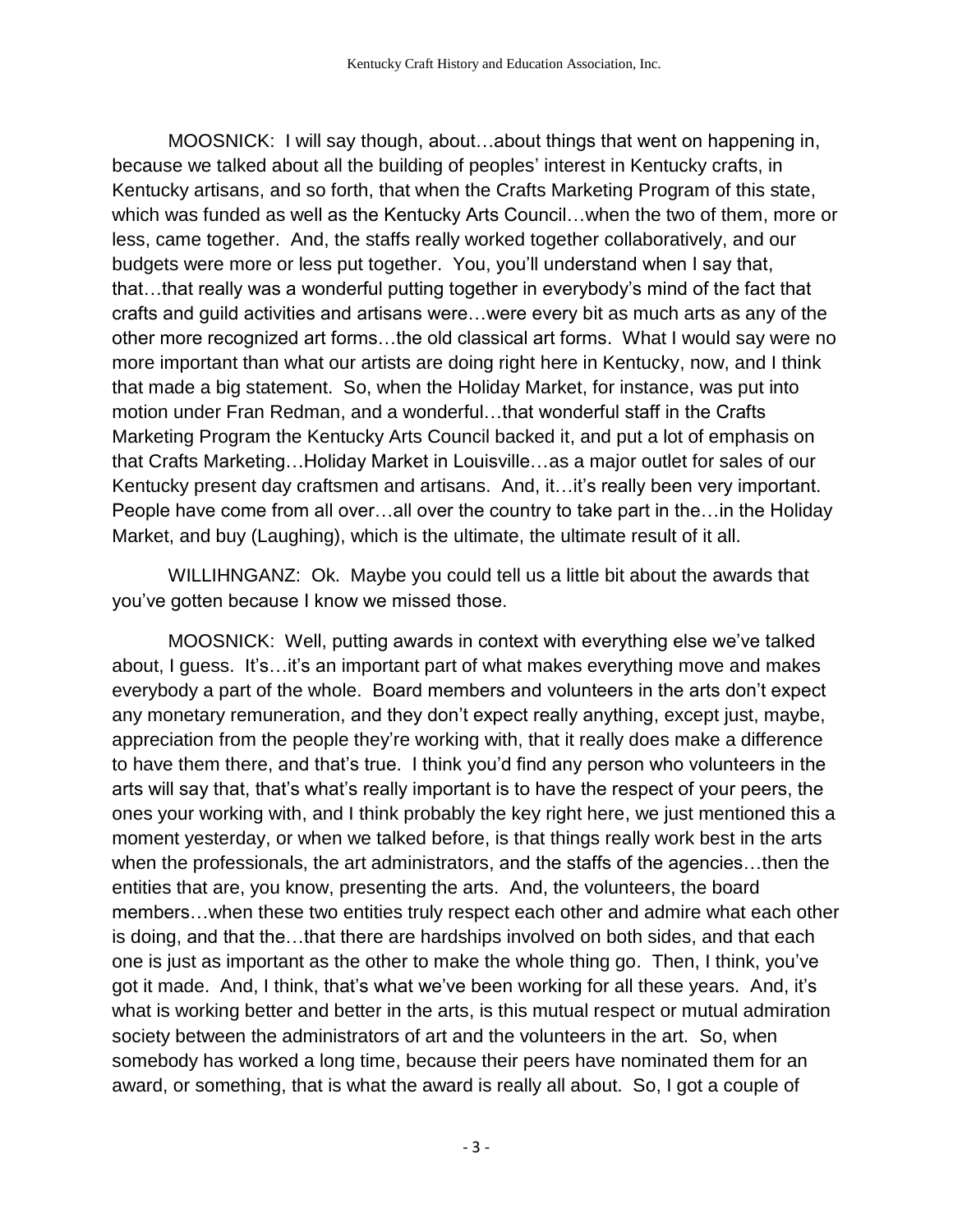things to talk about, to let you understand what I'm saying. In the first place, back in '90…1996, at the end of '96 and in the beginning of 1997, I was leaving as the four year chair of the Kentucky Arts Council. And so, what the Arts Council had been doing, just in the last number of years, was giving every year a Governor's Award for Arts for artists themselves, for unities that supported arts, to arts administrators, and finally to arts volunteers…to people who have really supported the arts. So, in 1997, low and behold, I was nominated for the Kentucky Governor's Arts Award in a category of volunteer, and got the year's beautiful, beautiful piece, that is made every year by a different Kentucky artist. And, I'm very proud to say that I was given this gorgeous, very, very significant award to me that was actually created and made for all the winners that year by Ken Gastineau of Berea…an artist whose work I had admired for years. And so, to have this piece from him and from the Arts Council is really magnificent. And, when I tell you that I have proudly taken out of here this beautiful pin, which is the exact replica of the top of the award, and Ken's wonderful hands, in involving a beautiful stone, I can wear it with me proudly, wherever I go (Laughing). And, people ask me what it is. And so, I'm able to tell them that it was the Governor's Arts Award in 1997, by the Commonwealth of Kentucky. And, that really just is a very beautiful thing, and a part of it…the part that is, I know, this artist Ken, and love him very much, and the fact that the Arts Council wanted to give me that award...that's really the whole thing right there. So this, this past summer…just a total surprise, and more than I can tell you, just something that never in my life would I have expected, thought I deserved, just came about. And, it really did come about because our local Lexington Arts and Cultural Council, LEXARTS, as we call it, and the Executive Director Jim Clark nominated me for an Americans for the Arts Award, in a category that pretty much fits the award given before me as a volunteer, as a…as a person working in the…in the arts for the arts, and there again I received this award in Philadelphia in June of 2008, and I received at the same time, with five…four other…five individuals of us who were given the award in different categories and so there I was receiving an award…exact duplicate of an award that was given to Joan Mondale, Walter Mondale's widow…lovely woman…who was known in her time when she was working for the arts in the northern tier of the United States, as Joan of Arts (laughs). I love that, she was there to graciously receive her award, and at the same time, the man who really began the very first local arts organization in 1947. That's how many years before 1972, when we got started with our Lexington Arts Council, and he was also initially responsible for bringing into being Americans for the Arts, which is the major nationwide fundraising entity that supports greatly, and endorses, and just reinforces all of the work of the National Endowment for the Arts. So there I received it, but I received it because my local Lexington Arts administrator thought I deserved it. And that's what is the whole meaning of it to me. So, there you have it. Well, I guess I'd wrap all this up by saying, that recognition of people all over the country who have been doing so many things for all of the different arts agencies,